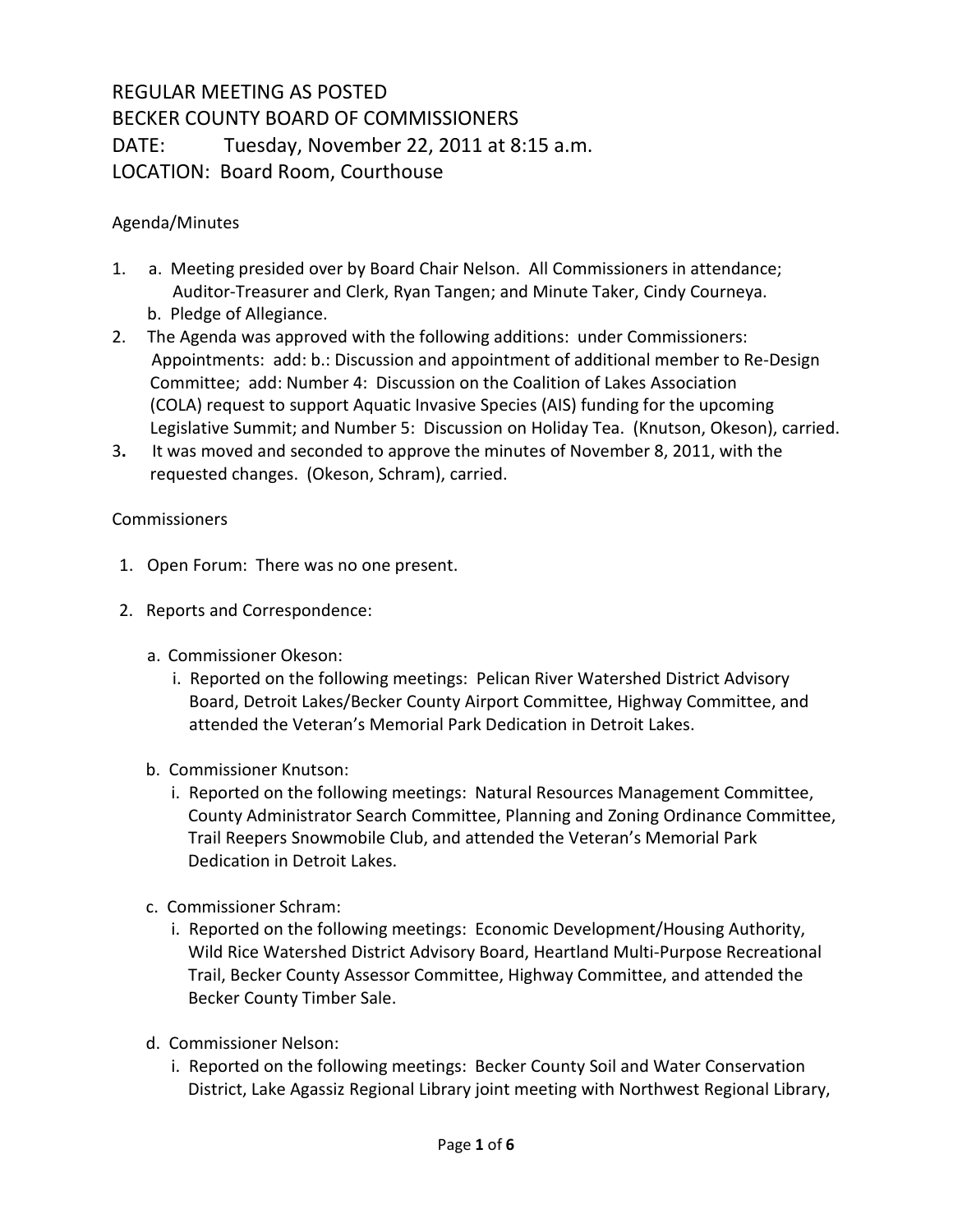Planning and Zoning Ordinance Committee, Red River Basin Joint Powers Meeting, and Buffalo/Red River Watershed Districts Advisory Board.

- e. Commissioner Skarie:
	- i. Reported on the following meetings: Development Achievement Center and Becker County Historical Society.
- 3. Appointments:
	- a. It was moved and seconded to approve the re-appointments of managers, Jody Beaudine and Eugene Olson to the Cormorant Lakes Watershed District. (Nelson, Knutson), carried.
	- b. It was moved and seconded to appoint Sheriff Tim Gordon to the Re-Design Committee. (Knutson, Schram), carried.
- 4. It was the consensus of the Board to schedule the Annual Holiday Tea for the next regularly scheduled Becker County Board of Commissioner's meeting on Tuesday, December 13, 2011**,** paid for by the commissioners.
- 5. Discussion was held in reference to the monthly scheduled lunches following the commissioner's meeting. The adjournment will be moved to the end of the meeting with lunch to follow and will also try to find a way to make it known the lunches are paid for by the people attending. It was noted that the cost has never been paid for by the County and that the Commissioners and Department Heads rotate paying for the lunch.
- 6. Discussion was held in reference to the Coalition of Lake Association's request for Becker County to sponsor and provide financial support in the amount of \$500.00, for the Aquatic Invasive Species (AIS) Legislative Summit on January 14, 2012. It was the consensus of the Board to make this commitment, pending confirmation of statute authorization, with action taken at the next regularly scheduled Board of Commissioner's meeting on December 13, 2011.
- 1. Licenses and Permits: There were none.

Finance Committee Minutes: Auditor-Treasurer: Ryan Tangen presented:

- 1. It was moved and seconded to approve the regular claims, over 90-day claim, and Auditor's Warrants:
	- a. Over 90 Days:
		- i. Payment to Johnson Lock and Key in the amount of \$112.41 due to missing invoice.
	- b. Auditor's Warrants (Tuesday Bills):
		- i. 11/08/11 in the amount of \$41,259.94
		- ii. 11/10/11 in the amount of \$256,305.76
		- iii. 11/15/11 in the amount of \$38,343.26

(Knutson, Okeson), carried.

2. It was recommended to approve when presented the Human Services Claims.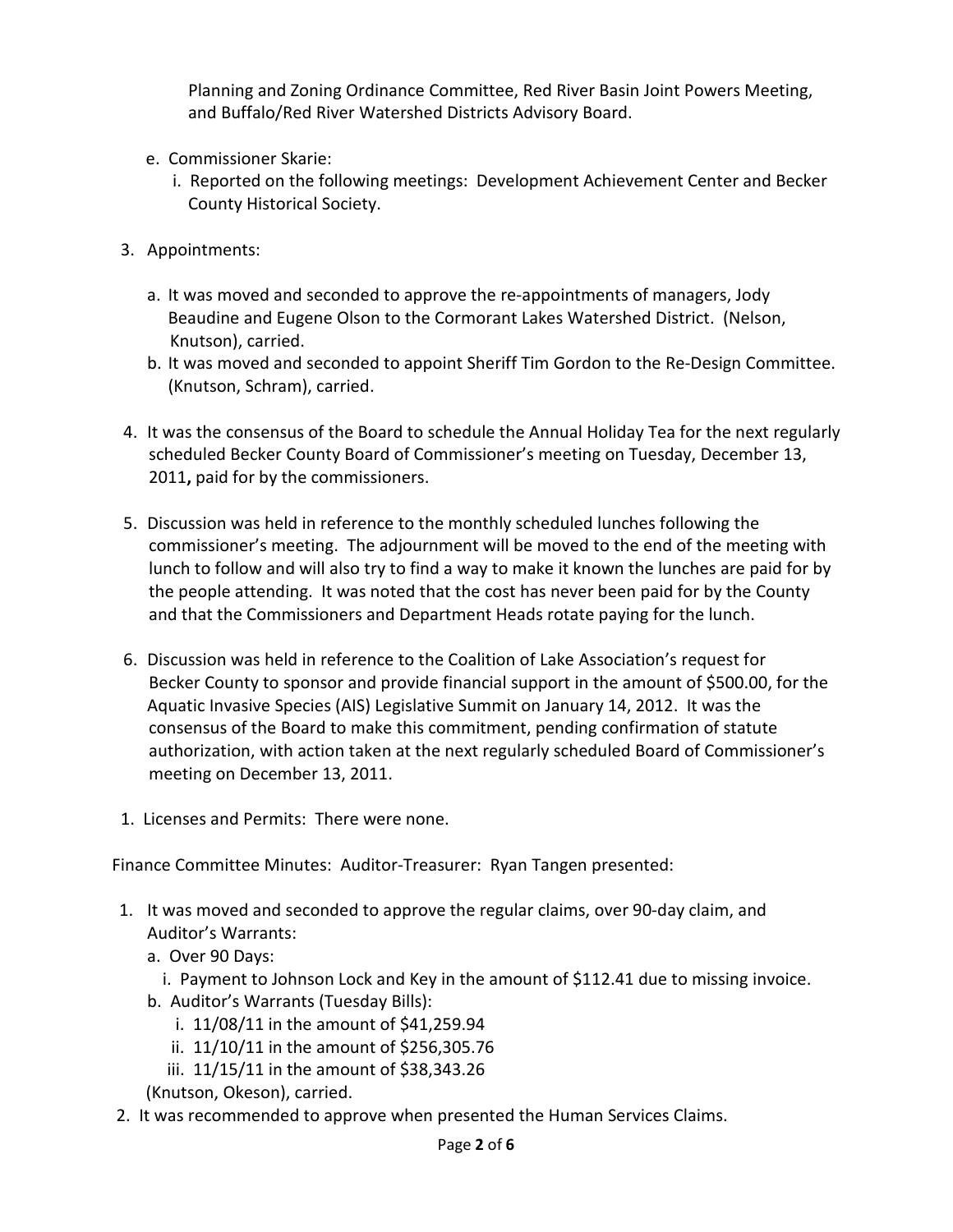- 3. Resolution 11-11-2A, to authorize to fill a full-time vacancy for a Property Tax Specialist position was discussed. Other options will be researched and returned to the Board in December for consideration.
- 4. It was recommended to approve when presented, the purchase of two metal gates to be installed at the Transfer Station, at a cost of up to \$1,900 for the construction and installation of the gates.
- 5. It was recommended to approve when presented, the Recycling Site Sponsorship Memorandum of Understanding (MOU) and Rental Agreements for private sector customers.
- 6. A request to purchase signage for recycling sites was postponed for further committee review.
- 7. It was recommended to approve when presented to fill a part-time, seasonal Highway maintenance position. Discussion was also held whether this position should be seasonal or permanent.
- 8. It was recommended to approve when presented Resolution 11-11-2B, to authorize the annual transfer of excess municipal funds to regular funds.
- 9. It was moved and seconded to approve the purchase of Sophos Anti Virus Solution Software and Remote Consulting, at an estimated cost of \$17,345 for four years. (Knutson, Okeson), carried.
- 10. It was moved and seconded to approve the purchase of a new IBM Server at an estimated cost of \$13,000, to be split between E 911, Recorder's Equipment, and GIS. (Skarie, Knutson), carried.
- 11. It was moved and seconded to approve an upgrade of the network storage unit with the purchase of IBM System Storage DS3400, at an estimated cost of \$6,500. (Okeson, Schram), carried.
- 12. It was recommended to approve when presented the ratified CamaUSA Maintenance and Support Agreement, effective January 1, 2012 through December 31, 2016, at an estimated cost of \$12,000.
- 13. It was recommended to approve when presented the contract for Local Public Health Act Funding 2012 Assurances and Agreements, and the Child and Teen Checkups Administrative Services contract.
- 14. It was recommended to approve when presented the MFIP Innovations Budget Plan for calendar year 2012 (January 1, 2012 through December 31, 2012).
- 15. It was moved and seconded to accept the low bid of \$17,898 for 120,000 seedling trees from PRT USA. (Knutson, Skarie), carried.
- 16. It was moved and seconded to approve the contribution of \$2,270.57 or 65% from the residual Grant in Aid (GIA) funds for funding the snowmobile trail maps. (Knutson, Schram), carried.
- 17. It was moved and seconded to accept the Cash Comparison and Investment Summary for October 2011. (Knutson, Okeson), carried.

Assessor: Steve Skoog presented:

- 1. It was moved and seconded to approve the abatement for:
	- a. PIN #06.0052.000 in Cormorant Township for the amount of \$178.00. (Schram, Knutson), carried.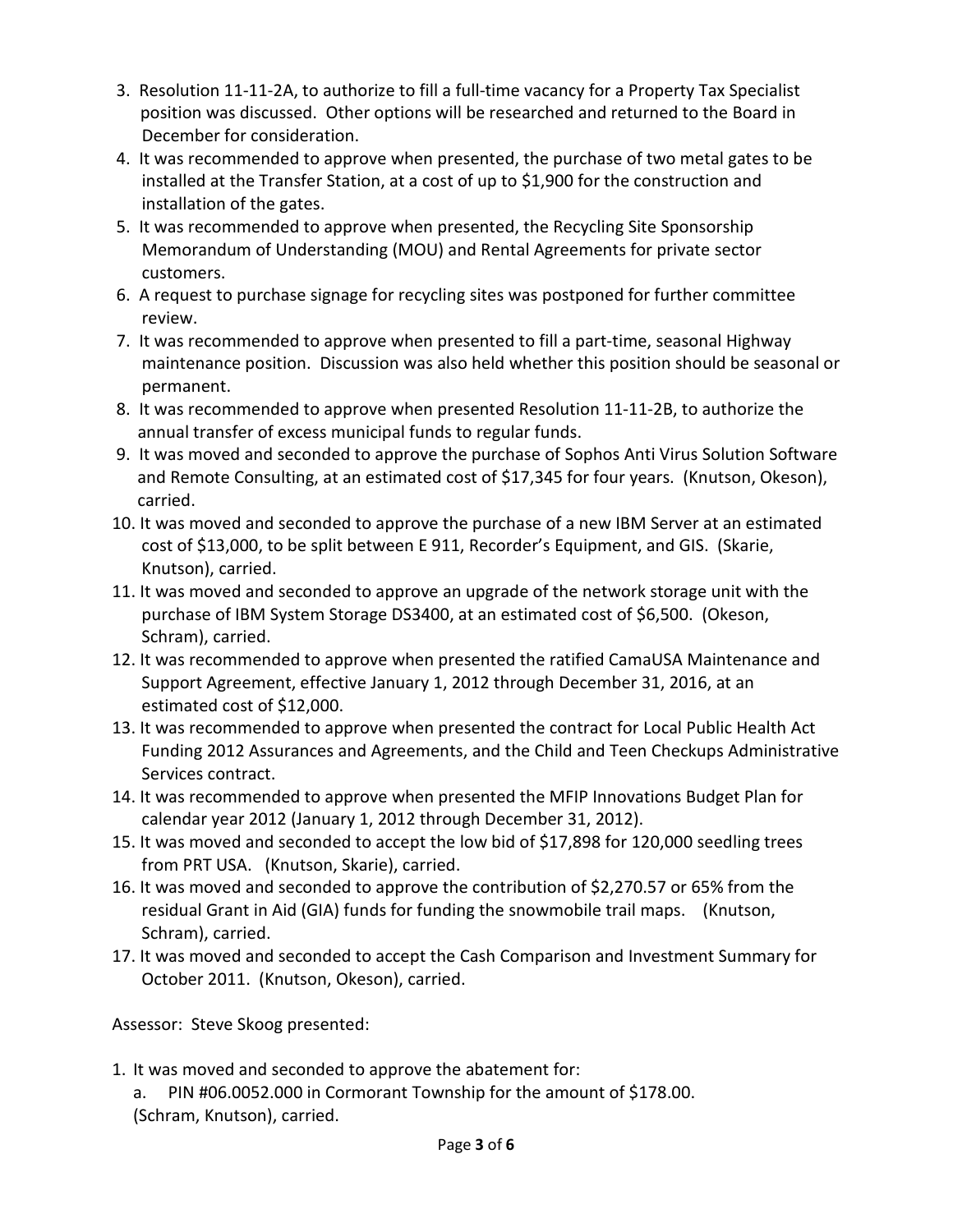- 2. The request to approve Resolution 11-11-2A, to hire a Property Tax Specialist, was tabled until the next meeting on December 13, 2011.
- 3. It was moved and seconded to accept the lowest quote, at a cost of up to \$2,000, for the construction and installation of two metal gates at the Transfer Station. (Knutson, Skarie), carried.
- 4. It was moved and seconded to accept the Recycling Site Sponsorship Memorandum of Understanding (MOU), to include the revised Rental Agreements for private sector customers. (Skarie, Schram), carried.
- 5**.** A request to purchase signage for recycling sites was postponed at this time, with the recommendation to address in the future at a recycling meeting with the townships.

Highway: Brad Wentz presented:

- 1. It was moved and seconded to hire a Seasonal Part-time Maintenance Worker. (Okeson, Skarie), carried.
- 2. It was moved and seconded to approve Resolution 11-11-2B, to authorize that the Commissioner of Transportation transfer from the Municipal Construction Account all funds in excess of two years apportionment into the Regular Construction Account. (Schram, Okeson), carried.

Information Technology: Rick Kelsven presented:

1. It was moved and seconded to approve the ratified CamaUSA Maintenance and Support Agreement, effective January 1, 2012 through December 31, 2016, at an estimated cost of \$12,000, and to authorize the Board Chair to sign said agreement. (Knutson, Schram), carried.

Human Services: Nancy Nelson presented:

- 1. It was moved and seconded to approve the contract for the Minnesota Department of Health Local Public Health Act Funding 2012 Assurances and Agreements. (Skarie, Schram), carried.
- 2. It was moved and seconded to approve the Child and Teen Checkups Administrative Services Contract. (Skarie, Knutson), carried.
- 3. It was moved and seconded to approve the MFIP Innovations Budget Plan for calendar year 2012 (January 1, 2012 through December 31, 2012). (Skarie, Schram), carried.
- 4. It was moved and seconded to approve the Letter of Notification and Support for the Department of Health Early Intervention Grant on behalf of the White Earth Substance Abuse Program, and to authorize the Board Chair to sign the letter. (Schram, Skarie), carried.
- 5. It was moved and seconded to accept the Human Services reports for Adult Services, Child and Family Services, Community Health, Financial Services, MCD (Mental/Chemical Dependency), and Transit. (Knutson, Skarie), carried.
- 6. It was moved and seconded to approve the Human Services Claims for Human Services, Community Health, and Transit. (Schram, Skarie), carried.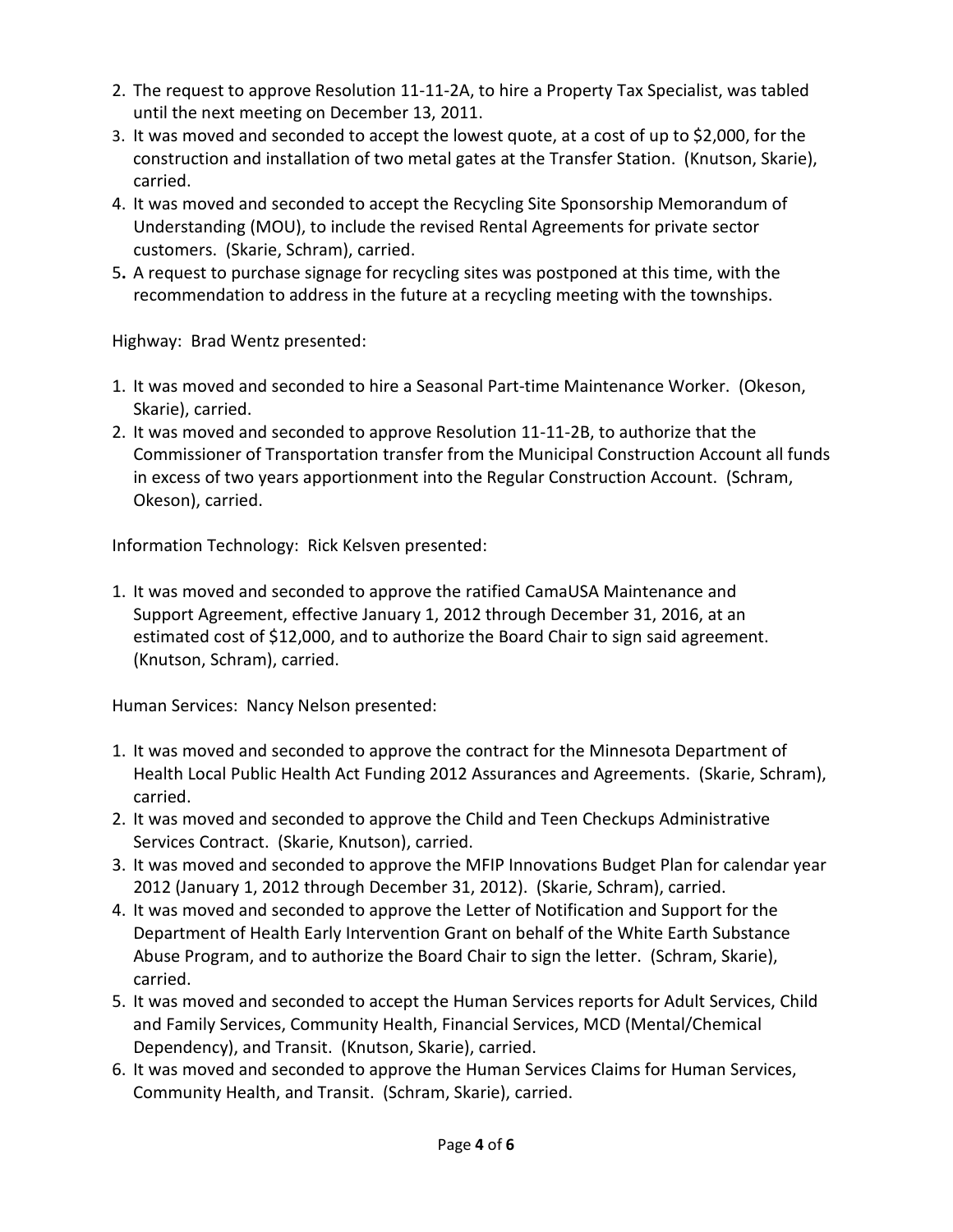Purchase Offer: Minimum Security Building: Auditor-Treasurer, Ryan Tangen and Sheriff, Tim Gordon presented:

1. It was moved and seconded to approve the purchase of the existing Minimum Security Building, with a clear title, from FHYVE, LLC, at a cost of \$1,125,000, to include the remaining lease buyout of \$393,690 and estimated equipment expense of \$92,073 and to authorize the Board Chair and Vice-Chair to sign the purchase agreement. (Schram, Okeson), carried.

Management Team Update: Ryan Tangen presented:

- 1. Mr. Tangen reported on the re-design meetings with other counties in reference to the possibility of sharing department heads between counties.
- 2. Discussion was held in reference to the Natural Resource Management position and the interview committee. The recommendation is to comprise the committee of Brad Wentz, Ryan Tangen, NRM Committee members, and possibly a land commissioner from another county and/or Mike Swan from the White Earth Tribal Government.
- 3. There has been further discussion in reference to space needs for Extension and the possibility of moving the motor vehicle department to an outside location within the community for better accessibility, with Extension either moving into the current location of the motor vehicle department space or meeting space on the second or third floor of the courthouse. Board Chair Nelson requested projected costs including an increase or decrease in revenues from the motor vehicle department, with this proposed move.

It was moved and seconded to close the session for Union Negotiations. (Knutson, Skarie), carried.

Closed Session: Union Negotiations: Nancy Grabanski and Ryan Tangen presented.

It was moved and seconded to open the session. (Knutson, Okeson), carried.

Union Negotiations: Nancy Grabanski and Ryan Tangen presented.

- 1. It was moved and seconded to accept and ratify the Teamsters Local 320 Dispatch/Jailer and Human Services tentative agreements and to authorize the Board Chair to sign said three-year contracts. (Schram, Okeson), carried.
- 2. It was moved and seconded to accept and ratify the Human Services Supervisor Association tentative agreement and to authorize the Board Chair to sign said three-year contract. (Okeson, Schram), carried.
- 3. It was moved and seconded to approve Resolution 11-11-2C, to set the contract for contributions to the Minnesota Cooperatives VEBA Plan and Trust, and health care expense account for the Active Employees Plan for 2012, as outlined. (Knutson, Schram), carried.
- 4. It was moved and seconded to approve Resolution 11-11-2D, to authorize to extend the time frame of the voluntary furlough (unpaid leave) plan as outlined, through December 31, 2013. (Schram, Skarie), carried.